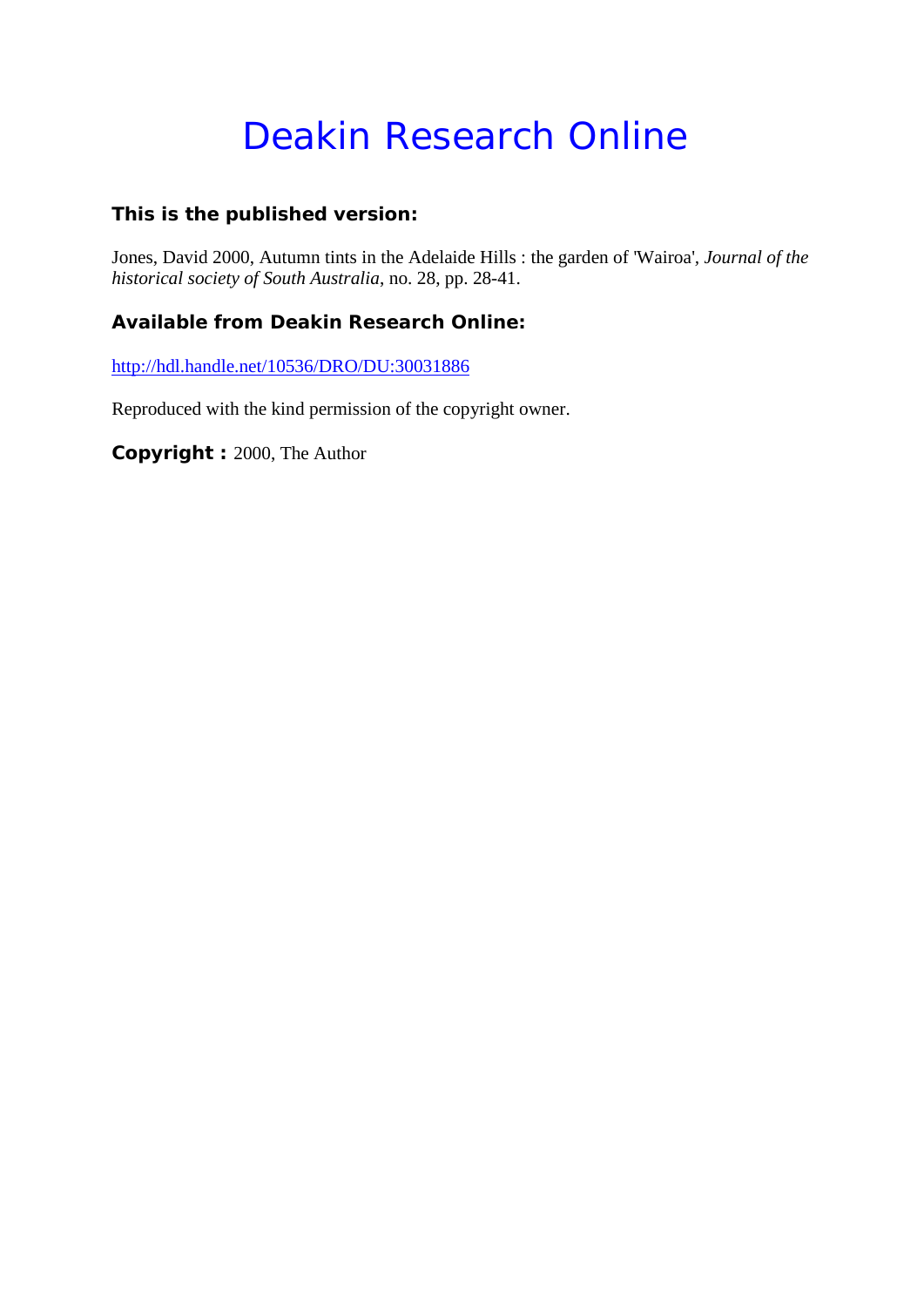**Copyright** of Full **Text rests with the original copyright owner and, except as pennitted under the**  Copyright Act 1968, copying this copyright material **is prohibited without the permission** of the **owner or its exclusive licensee or agent or by way of a licence from Copyright Agency Limited. For infonnation about such licences contact Copyright Agency**  Limited on (02) 93947600 (ph) or (02) 93947601 (fax)



# **Autumn Tints' in the Adelaide Hills: the Garden of 'Wairoa'**

# David Jones

School of Architecture, Landscape Architecture & Urban Design Adelaide University The tinted foliage of our gardens, so charming to the landscape pictures of scenery, is fast fading away, and little now remains but naked branches to relieve the dull **monotony of sombre evergreen. But we cannot allow the beauty of this transformation scene to pass without a record. To this end a little excursion was made to the hills, where the glory of autumn is seen at its best.** ...

Traversing an up-hill road ... a beautiful little panoramic view is obtained across a deep gully to Mr. Tom Barr Smith's house and garden set on the rising slope beyond. **It is a charming picture of autumnal tinting. The distant view is, perhaps, the prettiest, but we needs must venture**  into closer view of the beauries, and find a splendid collection of English and Japanese Maples which lend the **greater portion of the coloring, while the Elms, Oaks,**  Firs, Pines, Willows, and Poplars intermingle with the giant growths to complete the charm. [sic]'

The Adelaide Hills have long been associated with the<br>rich growths, fruits and flowers that could be prop-<br>agated and harvested in the region. Its rich acidic rich growths, fruits and flowers that could be propagated and harvested in the region. Its rich acidic soils, cooler temperate climate, and more reliable rainfall lend it to being the retreat from the onslaught of summer's ravages on the plains. Within this environment numerous hill-station estates were established. As the appellation suggests, these were places high above dry, flat, monotonous plains, where the breezes wafted and where one could recharge one's self from the toils of work. The *Cyclopedia of*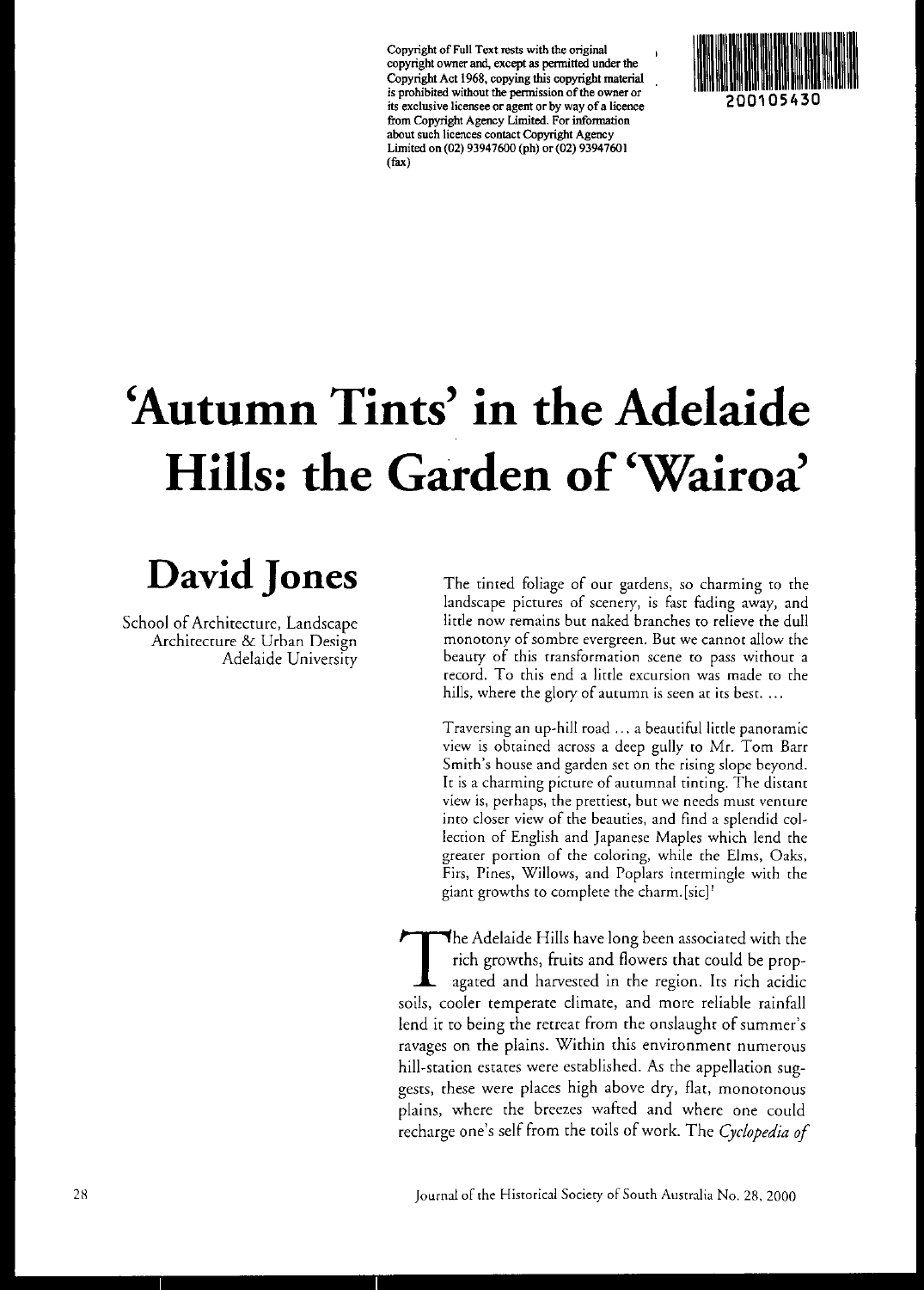*Victoria* (1904) described such places, when referring to the Mount Macedon Ranges, as

> ... a family sanatorium ... delicate people and children desiccated and withered by the hot air of the ciry and suburbs during the months of December, January and February, soon reacquired their bloom and freshness and lost rheir languor and lassitude.<sup>2</sup>

The *Cyclopedia of South Australia* (I909) recorded the Adelaide Hills in a more restrained vein, noting that the appellation 'Mount Lofty'

> ... applies to the mountain itself, to the plateau on its summit where the monumental beacon stands, to the slopes which are being increasingly adorned with stately mansions in their beautiful grounds, to the hamlets under the shadow of the mount, and to the station which is its nearest approach by rail. ... all about are handsome summer residences of the wealthy Adelaide citizens.

Between the [Mount Lofty] srarion and rhe Mount lies rhe valley down which rhe coach . road runs, and over the entire region the lavish gifrs of Narure have been urilized by human industry, taste and skill.<sup>3</sup>

#### The garden of'Wairoa'

One of these 'handsome summer residences' was rhe property of 'Wairoa' that is nestled on the northern flanks of a ridge just before one arrives at Aldgate. This article reviews the design and social history of the 'Wairoa' property, now home to

*Thematic Design of Social Phases at 'Wairoa'* 

the Marbuty School, and previously home to the Horn, Barr Smith, and *Gosse* families. It was also the palette for the gardening creation of George Sparrow that was subsequently nurtured by the Kelly and Scott gardening families. It draws directly upon research undertaken to compile a Conservation Study for the 'Wairoa' property.'

The table below summarises the periods of ownership and landscape design styles that persisted. A key factor that ensured the continuity and integrity of the gardens has been the deliberate decision by successive owners to change little but to enhance the property, and secondly that there has been continuity in the philosophies of the gardeners who nurtured the property and its plantings.

#### Creating the garden 1888-1896

In 1857 the locality encompassing the property and much of Aldgate was surveyed and subdivided into sections and allotments.' From 1857 to 1888 the land comprising 'Wairoa' was felled for timber and developed for grazing purposes. Several of the original Candlebarks were kept but much of the landscape was cleared and fenced, with cattle and sheep introduced or orchards established, depending upon the richness of the soils.<sup>6</sup>

In Januaty 1888 William Austin Horn (1841-1922) acquired the 'Wairoa' property from John James ('the younger').<sup>7</sup> Horn was a mining stockholder, pasroralist and politician who rose to a senior position in Adelaide society. Born into the family of New South Wales storekeepers

| Themant Design C Social Phases at Wallou |                             |           |      |                             |      |      |                                                           |       |      |                |                                            |      |
|------------------------------------------|-----------------------------|-----------|------|-----------------------------|------|------|-----------------------------------------------------------|-------|------|----------------|--------------------------------------------|------|
| Years                                    | 1890                        | 1900.     | 1910 | 1920                        | 1930 | 1940 |                                                           | 1950. | 1960 | 1970           | 1980                                       | 1990 |
| Owner                                    | William<br>Horn             |           |      | Tom & Mary Elder Barr Smith |      |      | Sir James & Lady Joanna<br>Gosse                          |       |      | Marbury School |                                            |      |
| Head<br>Gardeners                        | George Sparrow              |           |      | William Kelly               |      |      | Herb Scott                                                |       |      |                |                                            |      |
| lunior<br>Gardeners                      | William Kelly<br>c. 5 years |           |      | Herb Scott<br>c. 5 years    |      |      | Ben Jackson<br>Phil Wilde<br>c. 10-12 years<br>c. 5 years |       |      |                |                                            |      |
| Landscape<br>Design<br>Phases            | Victorian<br>٠              | Edwardian |      |                             |      |      |                                                           |       |      |                | Adelaide Hills, Native Bushland & Eclectic |      |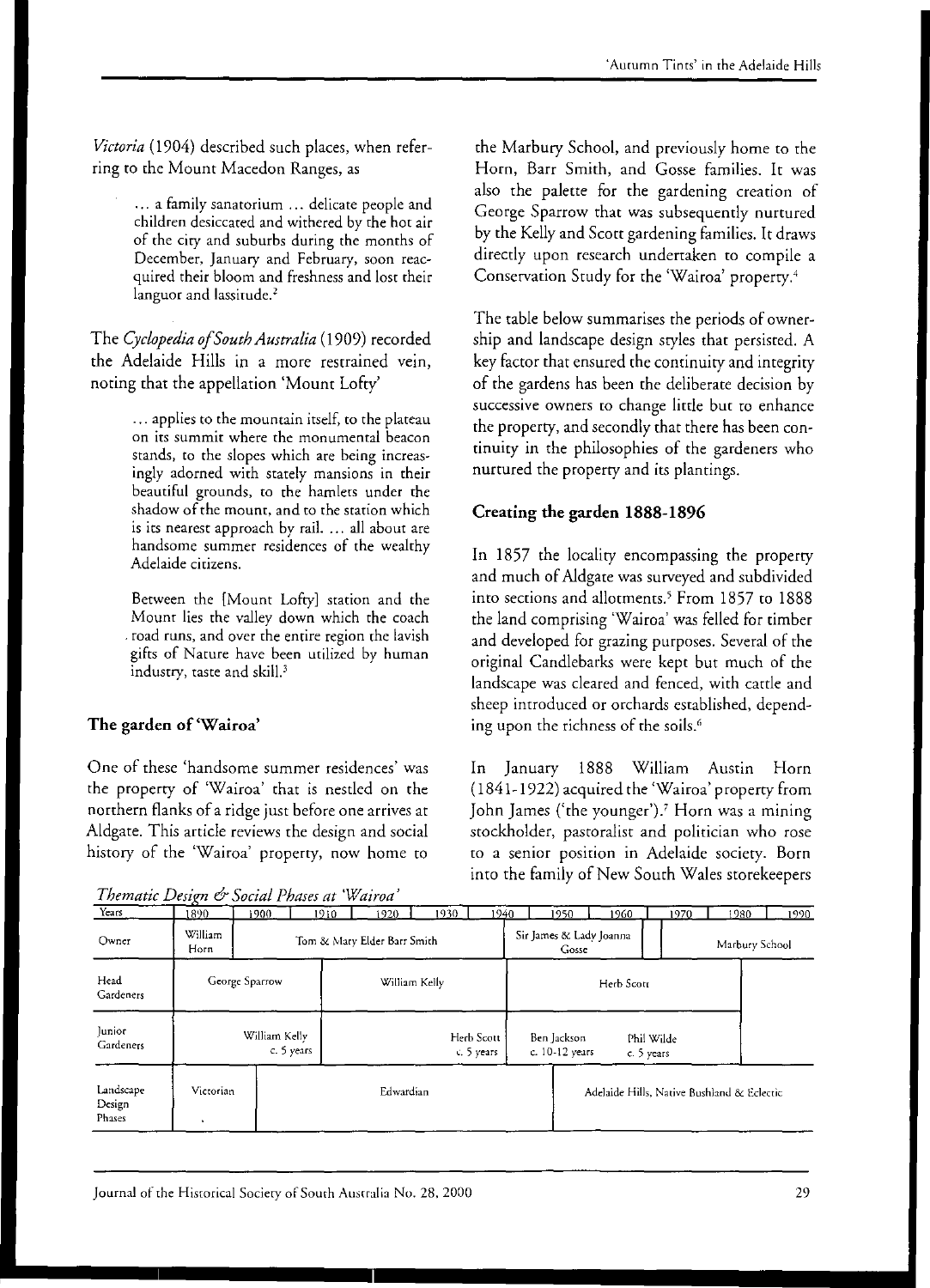Edward and Emily Horn, at Maneroo, as the second son of eight children, he arrived in South Australia with his family in 1852. He was educated at St Peter's College, and later at Worchester College at Oxford. He is directly associated with the 1861 discovery and registration of mining leases on the Moonta properry of Waiter Watson Hughes. Following this incident Horn became a shareholder, and commenced investing in pastoral stations including those around Streaky Bay and the Barrier Ranges (Broken Hill), and in mining companies at Broken Hill and Silverton. These profitable investments led him into politics as a member for Flinders in the House of Assembly (1887-1893) and to pursuits with the arts. In September 1879 he married Penelope (Nelly) Elizabeth *nee* Belt (1843-1944), the eldest daughter ofWilliam Belt of 'The Almonds' at Walkerville, and they had eight children, seven of whom survived.<sup>8</sup>

Art, philosophy and literarure were Horn's passions. He donated the classical Greek statues of 'The Athlete', 'Venus Canova', and 'Farnese Hercules' to the City of Adelaide, the Heinrich Heuzenroeder coin collection to the South Australian Museum in 1890, and financially supported several central Australian expeditions. He had a reputation as a classical scholar but, at the same time, an eccentric. He participated in art, sculpture, philanthropy, authorship and had a passion for horse riding. He authored *Bush Echoes (1901)*  and *Notes by a Nomad* (1906), that recall in verse and prose his younger days with horse and whip.

Their residence and coachhouse in Walkerville, called 'Holmwood', was constructed in the mid 1880s in Gothic Revival sryle, and financed from Horn's Silverton mine profits. It mimicked 'Holmwood' in Glasgow, designed by architect Andrew Thomson in 1856-58 in the Gothic Revival style, which the Horns visited on their honeymoon. The purchase of the land at A1dgate followed thereafter in January 1888. By 1890 'Wairoa' served as their summer residence, and was often occupied by Nelly and the children. 'Holmwood' served as the plains residence.

Between January 1888 and March 1896 Horn set about constructing a residence, establishing a garden and a driveway, and erecting various ourbuildings at 'Wairoa'. He also installed a water reticulation system and arranged for bores to be established. To achieve these objectives he commissioned an architect to design the residence and sought out a landscape gardener. The architect selected is not recorded but it is possible that it was prominent Adelaide architect George Klewitz Soward (1857-1941). Waiter Charles Torode was most likely the builder. Torode's records do not indicate this commission. However he did erect 'Kinclaven' for Charles Austin Horn, William's brother, for £4250, and undertook minor works to the value of £275 on 'Wairoa' at an unspecified time.' George Sparrow was sought after as the head gardener. It is also conceivable that the Horns acquired plans for a classical revival residence and commissioned a builder ro construct it according to unknown plans as had been the practice at 'Holmwood'.

With this expertise, and driven by his passion for the sculptural and philosophical arts, Horn crafted the structure of the landscape that exists today at 'Wairoa'. He also named the property 'Wairoa' from a Maori word meaning 'long water', although the reason for his choice is unclear.

He chose George Sparrow as head gardener, probably for three factors: his expertise and design interest in carpet bedding and English garden design styles; his horticultural competency and training in England; and his local residency, having recently ceased employment with the Downer family at 'Monalta'.

George Sparrow (1854-1913) was born in Stowmarket, Suffolk, into a Baptist community. He was trained in a Suffolk nursery and on several estates in the central Suffolk area. In cl 870 in London he married Catholic, Germanborn governess, Anna Maria née von der Werth (1850-1929). Engaged by Adelaide solicitor Alexander George Downer in cl883, the Sparrows migrated to Adelaide on free passage in 1884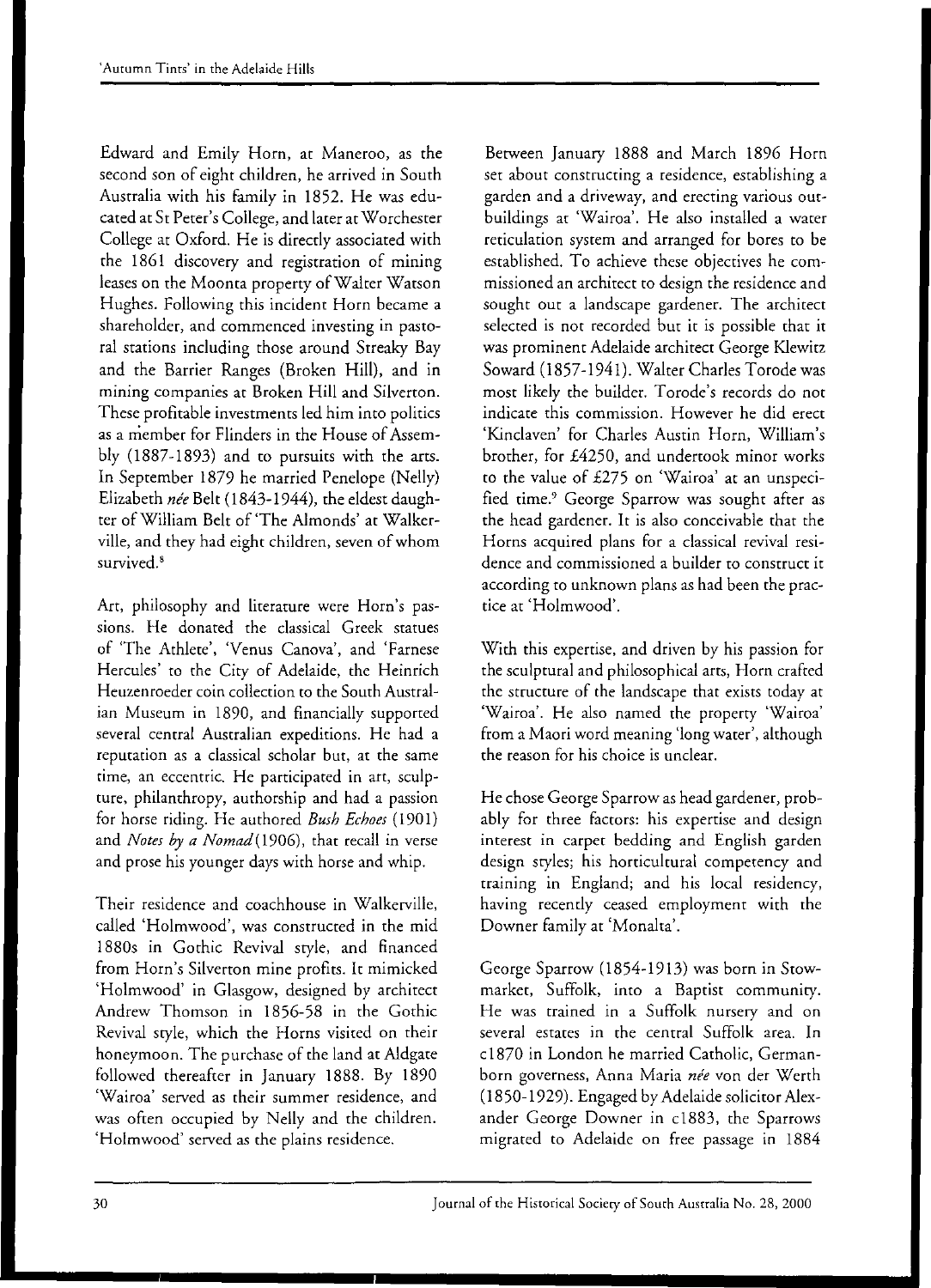on the *Haverton,* and commenced work on Downer's estate at 'Monalta', Belair. In cl888 Horn apparently engaged Sparrow, who was then living at Devonshire Road in Aldgate, to lay out the garden and the Sparrows used the engagement as an opportuniry to shift closer to the Stirling school to shorten the distance there for their only child, Louisa Clothida (1889-1964). It is believed that Anna Maria, who had a local reputation as 'a very caring and competent person,' was also engaged as the governess and house **manager for 'Wairoa' ,10** 

Between cl888 and 1896 Spartow designed and laid out the historic garden, arboretum, and lower

lawned terraces. His expertise in carpet bedding, and in drawing these designs, is recorded in family oral history. He also adopted an unusual stone pathway edge pattern of one vertical stone and three horizontal stones, with a vertical stone at pathway junctures. This same pattern is evident at the Sparrow's former residences in Pine Street and Devonshire Road. Carpet bedding was fashionable in England from the 1860s-midI880s, and consisted of devising patterned beds, often in geometric, zoomorphic, or emblematic shapes, for the cultivation of creeping foliage. Sparrow adopted a semi-circular pattern focussed upon three feature circles that led down the gently sloping valley to the lawned terraces. Within the circles were positioned different designs of ornamental trees including a weeping Camperdown elm, beds of colourful annuals, English box, or rhododendrons. The lower circle announced an extensive rhododendron 'grove' along the valley floor edged by a lily-of-the-valley walk. Sparrow



*Anna Maria, Louisa Clotitha and George Sparrow c 1890 (Way collection)* 

also positioned the intricate patterned cast-iron steps, manufactured by G.E. Fulton & Co in Adelaide, between the driveway and the upper circle and planted variegated pittospotums on either side of the steps. It is likely that Sparrow had several junior gardeners during these years to **assist in these extensive works.** 

Within the carpet beds a spectrum of northern hemisphere species were planted. A rich collection of rhododendrons, camellias, English box, Japanese maples, with foundation plantings of conifers, Norfolk Island pines, Bhutan cypress, beech, and an unusual collection of specimen conifers were cultivated. These species were most likely from three main sources given that the Horns did not travel overseas between 1888-1895, and that the significant nurseries - Fred Caley Smith's, Oscar Menzel's<sup>11</sup> and Sewell's<sup>12</sup> in Aldgate - were not established until cl901 and cl 920 respectively.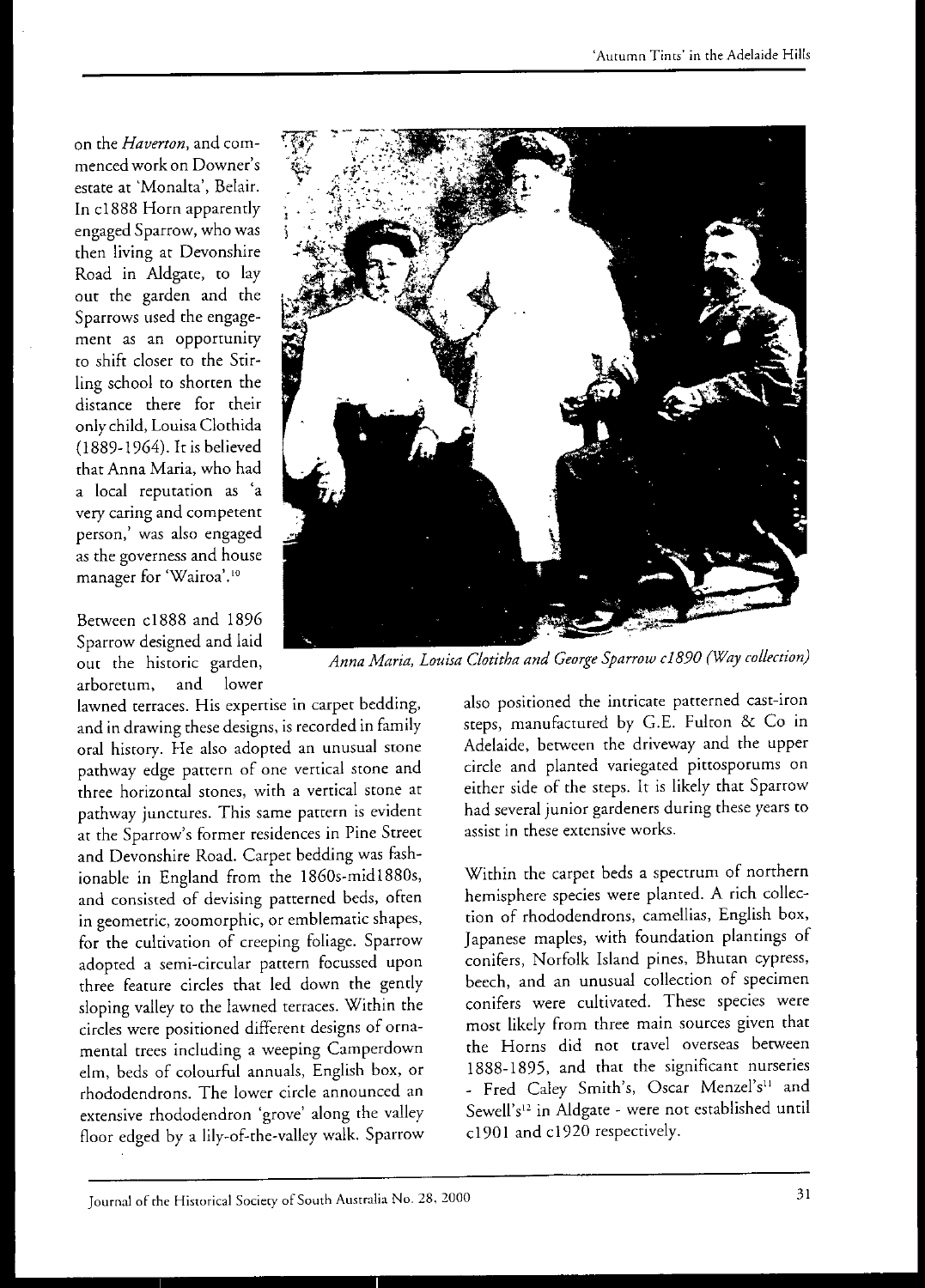The first source was from the family of John Bagot (I849-191O). Horn's business relationship with Bagot probably enabled Bagot's acquisition of land from Horn for 'Forest Lodge'. In May 1891 the . Bagots set forth on an overseas plant finding mission, with the Bakewells of 'Korralla'. This led them into Japan, Canada, eastern USA, England, Germany and Italy, visiting nurseries and estates, obtaining catalogues, plant specimens and seeds, and forwarding them back to their German-born head gardener Ernst Wilhelm Menzel (1845-1917) who between 1890-1893 was laying out the carpet bedding design of 'Forest Lodge'." Menzel was 'one of the best known professional gardeners in this State ... [and] was recognised as a leading authority in South Australia on conifers.'<sup>14</sup>

Given the close planting profile of both properties, that they both possess an unusual carpet bedding landscape design pattern for the Adelaide Hills, that they were being laid out and planted at the same time, and that Anna Maria Spartow and the Menzel family spoke German, it is highly probable that the two gardeners ofren exchanged plants, ideas, and designs 'across the fence'. By cl890 the Sparrows were residing in Pine Street and the Menzels were in the 'Forest Lodge' lodge on Pine Street. A cluster of other trades and horticultural artisans was also living in the Milford Estare including the Mosels, Roberts, Millers, Searles, and Redans. Given these circumstances, 'Forest Lodge', the Bagots and the Menzels would be the principal source for plant materials.

The second source would be from the gardens, and gardeners, of other significant properties in the Hills. The decade 1880-1890 was an esrare building phase in the Adelaide Hills. While many Adelaide establishment families acquired land and commissioned architects to design summer residences, they also commenced laying out and planting extensive gardens, mostly in the Victorian style."

Significant gardens were Sir Edward Stirling's 'St Vigeans', the Snow's 'St Wilfreds' (syn. 'Beechwood'), the Hawker's 'Pirralilla' and 'Wachenappee' (syn. 'Olivet House'), the Milne's 'Byrhorne'

and 'Eurilla', the Scott's 'Boode House' (syn. 'Shurdington'), the Fisher's 'Pine Hill', the Gosse's 'Thorpe', the Spotswood's 'Spottiswoode', Sir Thomas Elder's 'The Pinnacles' (syn. 'Carminow'), the Bakewell's 'Korralla', and the Price's 'Turuila' (syn. 'Kil Lel'). Mutual passion in establishing fashionable, botanically-rich, private gardens and arboreta matched with their often close business and political affairs meant that rhere were considerable plant exchanges, garden parties, and discussions about garden designing in the Hills. This was a successful phase in the development of South Australia, and one where many families indulged in establishing summer hill-stations parallel to similar fashions in Victoria at Mount Macedon and the Dandenongs, in New South Wales in the Blue Mountains and Southern Highlands, in Queensland at Toowoomba, and in Western Australia at Kalamunda.

The third source was the significant plant nurseries on rhe Adelaide plains. By the *1880s* there was a thriving trade in plant propagation and cultiva**tion in nurseries, gardening literature, and public**  meetings on gardening. Places such as Heyne's in Norwood, Kemp's at Unley, Edwin Smith's at Walkerville, Sewell's at Payneham, Newman's at Tea Tree Gully, Hackett's in Kent Town and 'Leawood Garden' were popular sources. They were aided by the writings of Henry Sewell, John Ednie Brown, Albert Molineux, George McEwin and Ernst Heyne in various manuals and articles in the *Observer* and *Garden* & *the Field,* rogether with popular meetings of the South Australian Gardeners' Society, the Sourh Australian Agricultural and Horticultural Society, the Mount Lofty Gardeners' Society and branches of rhe Agricultural Bureaux. Horn's business and political associations would have exposed him to these acrivities and venues enabling plant acquisitions.

An early photo, c1895, of 'Wairoa' indicates that the garden had been exrensively laid out, all the stone-edged paths constructed, and the beds fully planted wirh shrubs and trees. 16 A William Tibbits (1837-1906) watercolour of *Wairoa* in 1897, reproduced opposire, confirms this work and rhe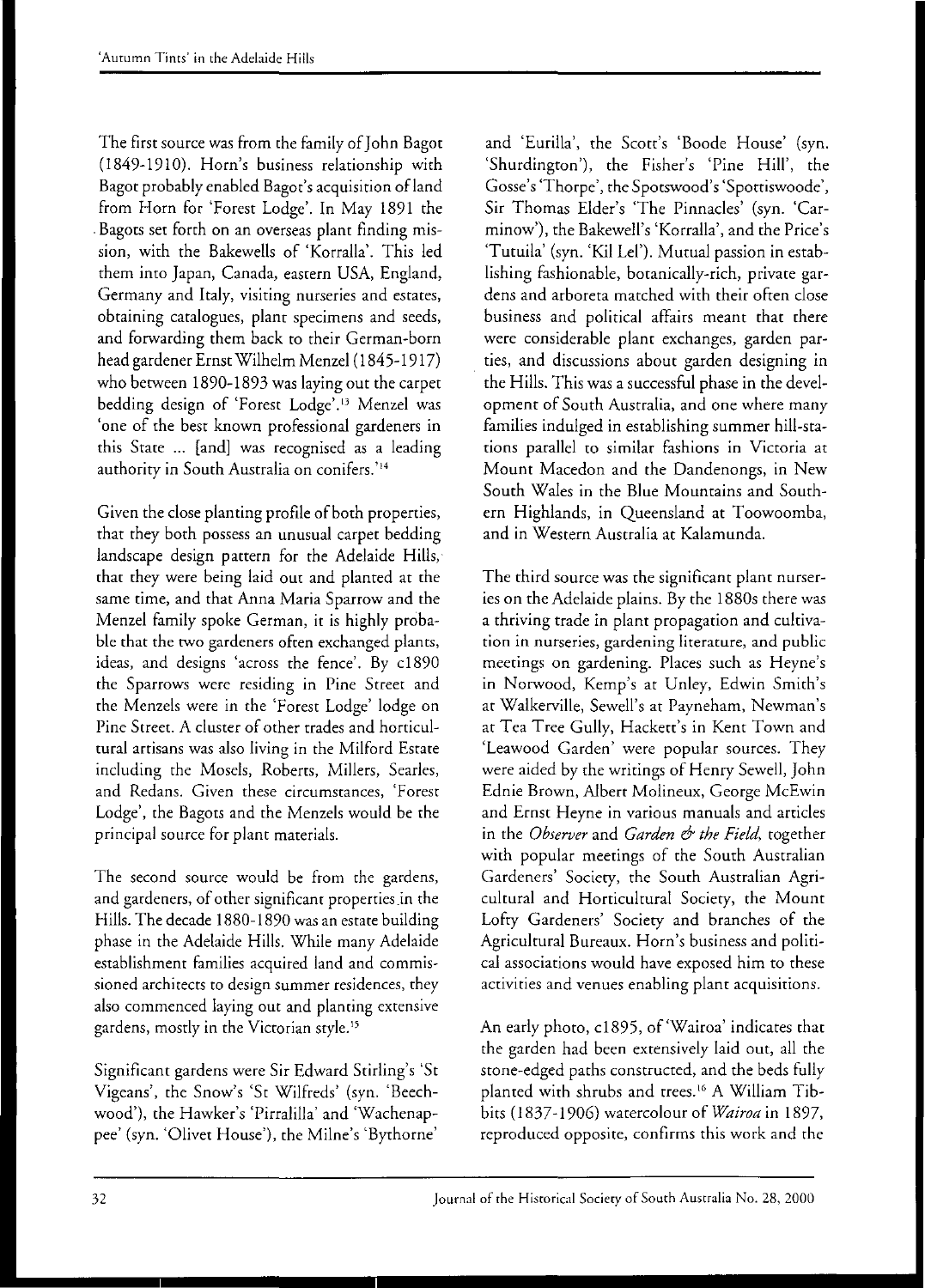growth age of the species." Sparrow would have also developed a kitchen garden, to either the south east of the residence, or ro the south on the site of the present picking garden, ro provide vegetables and fruit for the house especially during the summer months.

Within the garden, Sparrow had to deal with an unusual granite outcrop, and ro incorporate it into the design. A grotto, and a series of rock pools, were the answer. This is the only deliberately carved, as distinct from constructed, grotro erected in South Australia. Horn would have had to bring in mining expertise to carve the grotto from the rock. Every other grotto in South Australia was constructed from stone, some by gardeners and some by expert garden structure artisan Charles Robinette (1841-1921), known for his work at 'Montefiore' and 'The Acacias'.<sup>18</sup> Given that Robinette had left for Melbourne in mid 1883 it is not his work. Within the grotto and rockery Horn personally carved a series of heads and representations perhaps drawing inspiration from his classical readings. Oral tradition purports that several are Maori in inspiration but there is no evidence to support this assertion. Instead, one is of Horn, one features an at-scale alligator, and there are several images with wings, together with three to five other faces.

Sparrow also constructed several rusticated structures and arbours from willow and beech lengths. His expertise in this art enabled the erection of arbours that have since been lost on several paths, a timber umbrella on an iron post and frame in the rockery, several rusticated timber seats, and a large rusticated shade house structure with a willow thatched roof, in the middle of the garden. The last known rusticated seat by Sparrow existed in his family until the late 1940s. These types and structural forms were common in Victorian and Edwardian gardens in the 1880s-1920s."

The shade house structure, in an elliptical shape, was positioned in an unusual spatial configuration of the garden design. In the larger ellipse, one looked out from the shade structure over five small garden plots that may relate to the Horn's five living chil-



*W. Tibbits* 1897 *'Wairoa' watercolour (Marbury School coffection)*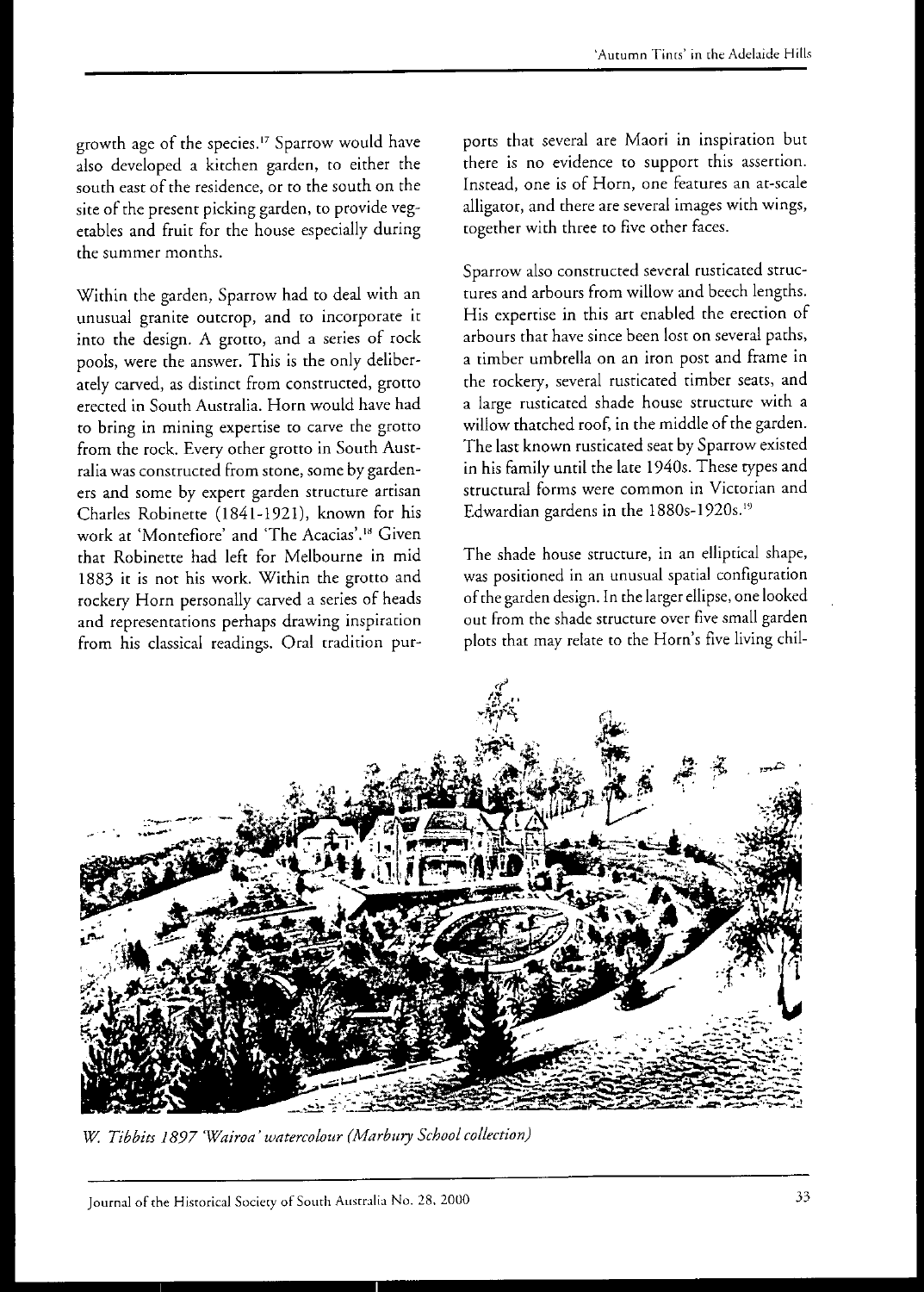dren at the time the garden was designed. Following his marriage to Nelly in 1879 the Horns had eight children including: Frank Lancelot (1882-1883), Penelope Avice (b.1883), Edith Dorothea Mary (b.1884), Kelham Kirk (b.1886), Trevor Langdale (b.1888), Marmaduke Langdale (b.1889), John Strelley (b.1894), and Spencer Bertram (b.1895). By the time John Strelley was born, apparently at 'Wairoa' on 6 February 1894, the garden had been laid out and the Horns had five living children. Given that there is an English tradition of planting trees upon the birth of children, or to celebrate children, as Waiter Bagot did at 'Forest Lodge' with Copper Beeches, it is very likely that this unusual feature pertains to the Horn children as there is no numerical linkage to the Barr Smith children.

By late 1895 the Horns were in England. Horn, tiring of colonial pastures, purchased 'Wimbleton Park House' near London. In late 1895 the Horns obviously decided that they could retire to England and live off the profits of their assets, and placed 'Wairoa' and 'Holmwood' on the market. 'Wairoa' was privately acquired by Tom Elder and Mary (Molly) Isobel Barr Smith in March 1896 while Horn was in England. Given that 'Holmwood' was sold with contents it is likely that 'Wairoa' was sold privately to the Barr Smiths with contents as the Horns appeared to be establishing a totally new, English-influenced residence near London.20

## **Nourishing the garden - 1896-1945**

Upon the purchase of'Wairoa', Tom and Molly Barr Smith walked into an already established properry, a planted and laid out garden, several horse paddocks and a water reticulation system supported by rwo bores. This became their summer residence. They continued the engagement of George and Anna Maria Sparrow to maintain continuiry, and probably other servants and junior gardeners.

One of the first actions by the Barr Smiths was to commission Victorian landscape painter and lithographer William Taylor Smith Tibbits (1837-1906)

to record the garden in *Wairoa* (1897). Tibbits was in Adelaide for part of 1897, possibly to visit a sick relative, and undertook several commissions to pay his expenses including the watercolours *Wotton Lea* (1897), and *Sunnyside* (1897). The Barr Smith commission resulted in a detailed watercolour, 'of unfading beaury, with correct perspective,' that profiled the extent and growth of the historic garden and arboretum, indicating the buildings consttucted, and the open paddocks to the south and southeast of the residence.<sup>21</sup>

During the 1900s-1920s the Barr Smith children played in the garden. The Barr Smiths had six children: Joanna Lang (1887-1965), Christine Margaret (1890-1974), Robert (1894-1967), Mary (Mollie) Isobel (b.1898), Tom Elder (1904-1968), and Ursula (1907-1970). The children found the garden a delight and a mysterious source of play and whimsy. Mary (Mollie) Legoe recalled various aspects of this garden in her *A Family Affoir:* 

> There was a small hillock beside the pond ... and down this we used to slide on our tea trays. There was also a hole in the rock at the top of the cave. We liked to let each other down **into the cave on a rope. It was an exciting place**  for children to play and the Michael Hawkers from the hill across the valley, used to join us in **these games ...**

> My brothers and I played "Hare and Hounds'· round this large garden using all our plenriful supply of energy. Sparrow lived over the hill towards Stirling and on Saturday afternoons I used to enjoy going to see him and his wife play croquet with Michael and his wife, the coachman from the O'Halloran Giles house.<sup>22</sup>

The garden was not just used by the Barr Smith and Hawker children but also by the children of the gardeners and staff associated with the properry. Thus, the Sparrow grand-children played with the Kelly and Barr Smith children, often under governess supervision, and with other friends from Pine Street.<sup>23</sup> Fayette (née Matters) Gosse (b1919), who married John Gosse in 1940, observes that 'Christine [Gosse] ... escaped from supervision one day for long enough ro knock off most of the noses' from the sculptures.<sup>24</sup>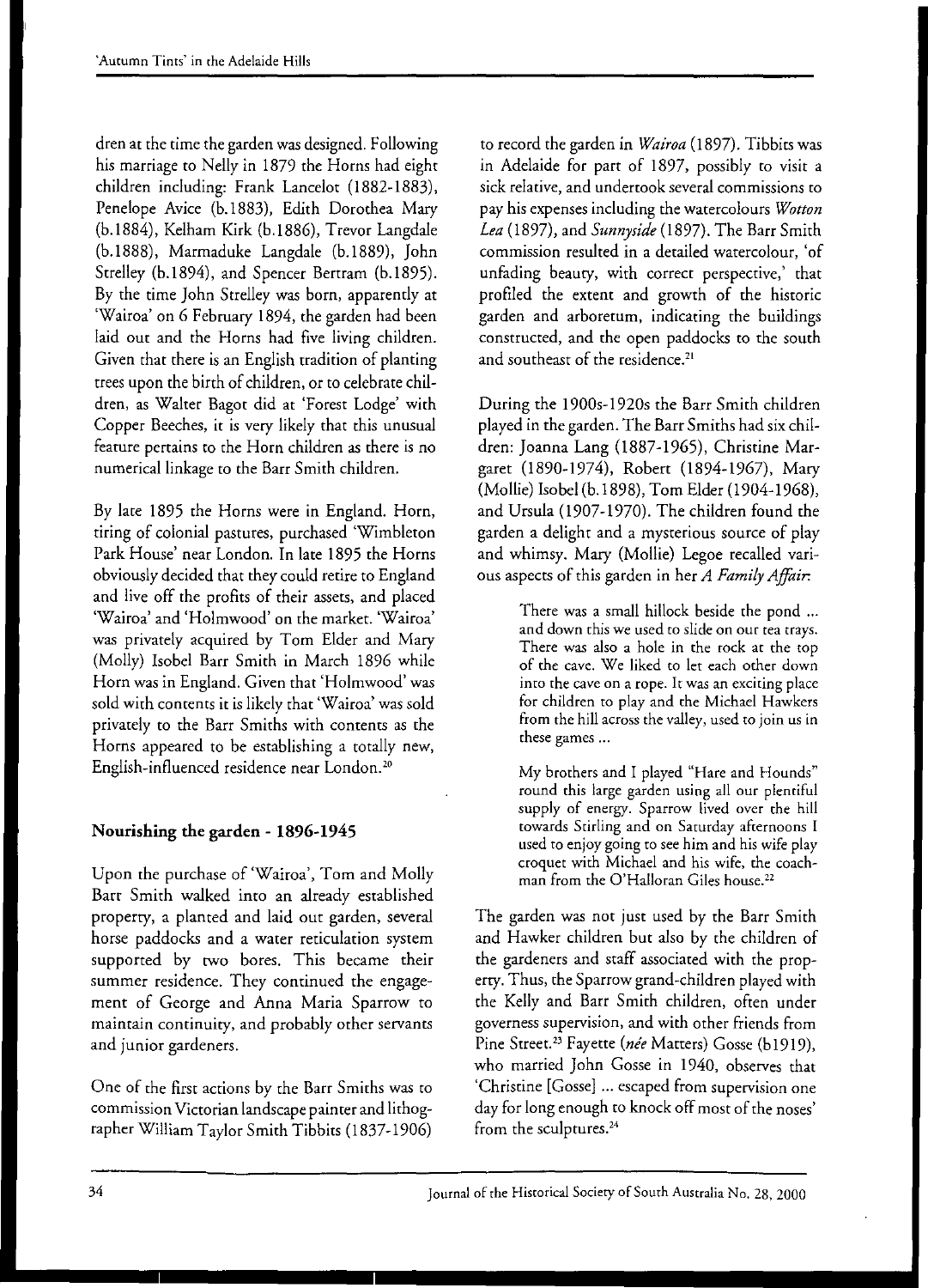Between 1903-04 the Barr Smiths undertook several strategic decisions that affect the property's landscape design today. Tom Barr Smith saw the need to resolve the sloping gravel driveway that would have been wet and slippety for horse and motor car, and set about the erection of a new gatehouse, gates and driveway. A new bitumen drive was positioned on a more gradual level and a single-storey, stone and brick, picturesque gatehouse was built with detailed, timber and cast-iron gates, supported by two convex stone walls with iron balustrading. Horses were used up until this time as Joanna 'used ro go out calling in the Victoria with two horses and a coachman on the box.'<sup>25</sup>

Mary (Molly) Isobel Barr Smith also formally commenced her love of the property by directing the establishment of the picking garden.

A large rectangular, slightly sloping garden was laid out between 1903-1910, with connections to the water system, and a new rockery was installed at its western and highest end. It appears, from photographic evidence, that it was planted in masses of belladonna lilies, Japanese windflowers, lily-of-the-valley, criniums, gladiolus, irises, lilies, lupins, daffodils, ginger lilies, English bluebells, and other bulbs, corms, and tuber annuals and perennials. This plant profile, and the concept of a picking garden, derives inspiration from the recommendations of English landscape writer Gertrude Jekyll. William (Bill) Kelly was engaged as a junior gardener during this period.

The circular rose garden, on the lower terrace level of the arboretum, was also established at this time. A rose garden was planted between the lawn tennis



*Wairoa before the garden grew* 1898 *(Marbury School collection)*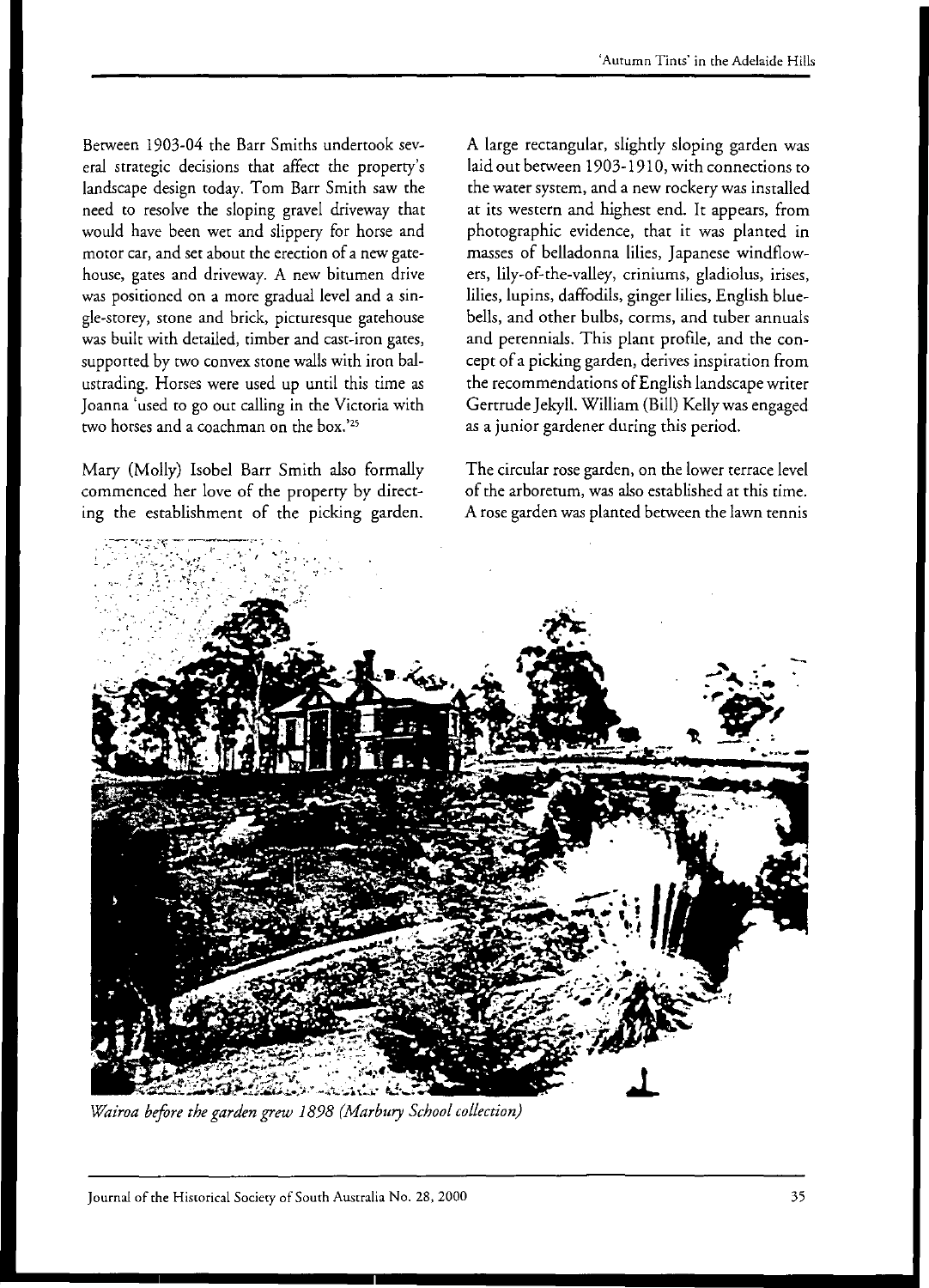

*The top circle* in *the historic garden c 1930 (Riley collection)* 

court and the bowling green, together with either a climbing rose or English Ivy arbour.<sup>26</sup>

A feature of the lower lawn terraces before 1945 was topiary. Several pittosporum hedges were routinely cut to create 1.2-1.5m high 'walls' of foliage. Several English box were trimmed into circular swirling features at the corners of the bowling and croquet lawns, and into balls on the upper circle. Herb Scott recalls routinely cutting the hedges to a predetermined height set by Bill Kelly and Joanna Gosse but the rest of the topiary has since disappeared. He also recalls being taught lawn bowls by Tom Barr Smith which confirms his employment at 'Wairoa' in the late 1930s.27

The employment of Kelly, as a junior, ultimately enabled his appointment as head gardener in 1913 upon Sparrow's sudden death from a 'burst ... blood vessel' while returning home.<sup>28</sup> William Kelly (1881-1954) reputedly had only one job and that was working at 'Wairoa'. The son of Edward (1860-1927) and Janet *née* Brown

(1861-1913) Kelly, he married Minnie Ethel *nee*  Coventry (1894-1970) in 1904, and raised three children, Harold William, Nelly Ethel (b.1914), and Elsie Lilian (b.1909). Harold maintained the family gardening interest and 'was a mad keen orchid grower.'29

The Barr Smiths used 'Birksgate' at Glen Osmond as their plains and winter residence, and 'Wairoa' as their summer residence. Mary (Molly) Isobel Barr Smith, however, spent far more time at 'Wairoa' as the house and garden were her dominant interest. Each summer the servants and staff would pack and close 'Birksgate' and make the pilgrimage up into the Adelaide Hills in full entourage. During the rest of the year the vegetable and picking gardens at 'Wairoa' provided daily fresh vegetables and flowers for the 'Birksgate' rooms and kitchen.<sup>30</sup>

Mary (Molly) Isobel Barr Smith took charge of the operations at 'Wairoa'. While the picking garden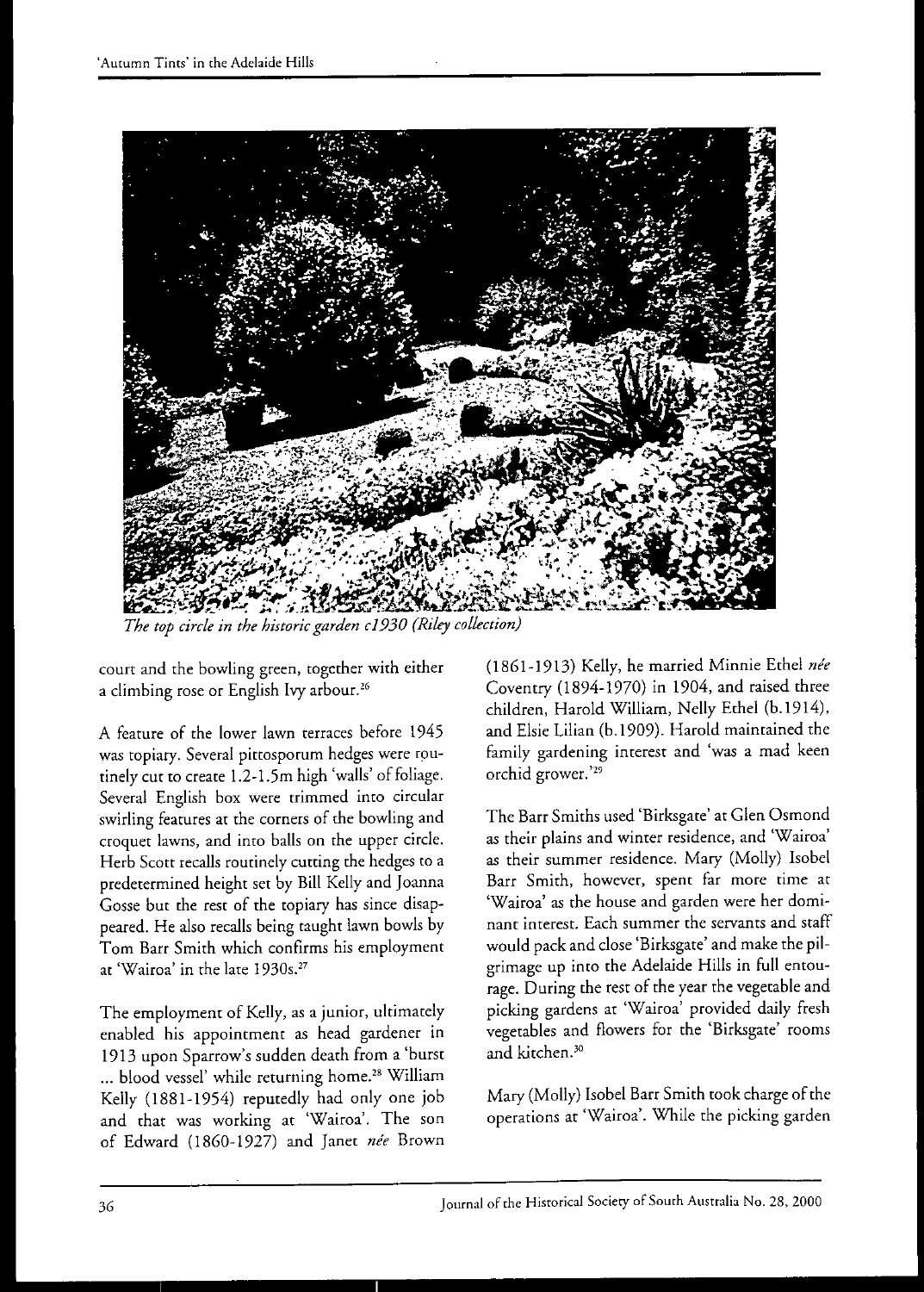was a favoured area, she re-established the vegetable garden and created an animal nursery. She would often collect eggs from the chook house, and take the children through a mass of chickens, ducks and geese - all squawking. Above the vegetable garden, and the picking garden, were the paddocks, where there were two or three pet ponies or horses, and two or three cows. The latter were occasionally used for milking.<sup>31</sup> An unusual

handcrafted copper rain gauge, manufactured by R & J Beck Ltd. of Coon Hill, London, was also positioned on a stone pedestal in the middle of the upper circle in c1900-1920.<sup>32</sup>

During the 1930s the Barr Smiths commenced planting several pine plantations. A Monterey Pine plantation was established by Kelly on the western slope facing the historic garden, probably ro provide shelter from the weather. Between the lawn tennis court and the Monterey Pine lined fence along Mount Barker Road a plantation of Oregon was planted, most likely ro provide some degree of privacy and as a noise buffer from the exhausts of increasing mororised travellers along Mount Barker Road.<sup>33</sup>

In June 1941 Mary (Molly) Isobel died, and was buried at the Mitcham Cemetery.<sup>34</sup> Upon Barr Smith's death in November 1941 the properry was transferred to Joanna Gosse who had married James Gosse in 1908.

Given that World War Two was occurring the Gosses did not occupy the property but volunteered the residence as an Army Brigade headquarters. 'Forest Lodge' was also used for a similar purpose during the War. Bill Kelly continued as head gardener, as Herb Scott was serving overseas in the army. Very little of the garden appears to have been changed during the war years.<sup>35</sup>

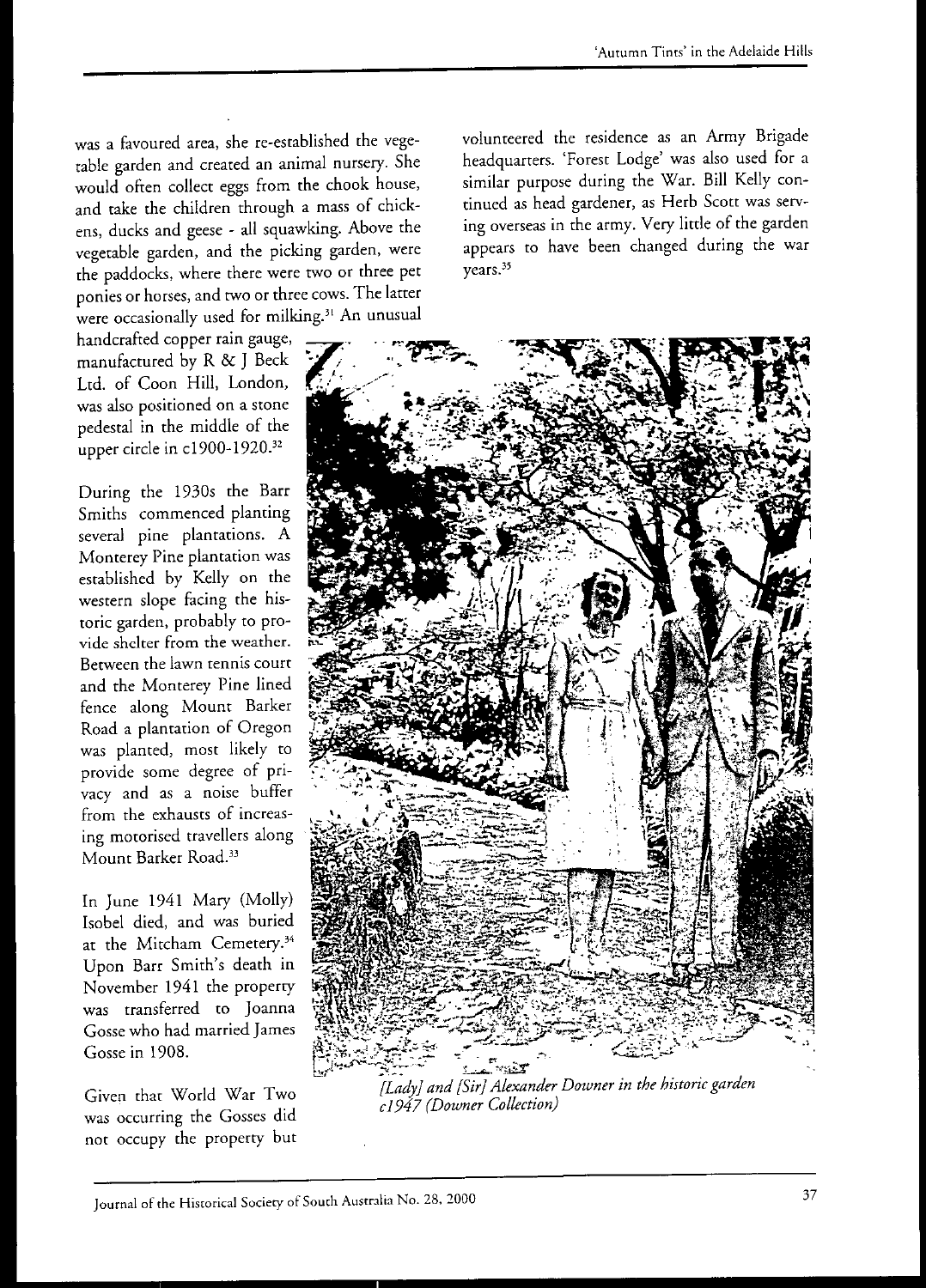## **Picking gardens of daffodils and Iily-of-thevalley**

When the Gosses moved into 'Wairoa' before the Christmas of 1945 most of their children had completed their education and had a family of their own. Fayette Gosse recalled, 'everything inside was as the Barr Smiths had left it, all in immaculate order. It had a smell of wood and books.'<sup>36</sup>

The property, however, had been introduced to them in the 1930s through Joanna's marriage; it was the playground for her children even before she inherited 'Wairoa'. The Gosses had six children, five of whom survived. These included: Robert Christie (1909-1964), James Elder (1911-1973), Edmund Barr (bI915), John Grant (bI918), Joanna (1925-1925) and Mary Isobel (bl924). Of the children, Mary, who married Alexander Downer **in** 1947, spent the most time playing in the garden. Christmas dinner in 1945 at 'Wairoa' established a family tradition for many years, including the 'infamous rice pudding', holly from the garden strewn across the tables, 'the children tearing around the garden discussing and exhibiting their new toys,' and the turkey prepared by the kitchen staff. Dinner was often served on the bitumen driveway outside the living room.<sup>37</sup>

Joanna Gosse loved the picking garden and spent endless days with secateurs in hand supervising Bill Kelly and Herb Scott in their endeavours. Many of the family photographs were taken in this area as distinct from other areas of the properry. Within the picking garden hydrangeas, lily-of-the-valley and daffodils were especially cultivated. Most of the species that Mary (Molly) Isobel Barr Smith and Kelly had established, were also maintained. Hydrangeas often came from Kemp's Nursery at A1dgate during the 1940s-1960s upon the advice of Doug Roberts who was an expert in their propagation. Lily-of-the-valley was common in the house vases and often found its way into her children's and friends' houses. Daffodils were cut in 'buckets and buckets', '1000-1 500' loads, and taken by Joanna and Scott, often daily during season, down to Adelaide fot the Red Cross to sell. Bunches of

daffodils and hydrangeas were also cut and distributed elsewhere in Adelaide even at Joanna's hair salon. Joanna also continued the animal farm, often with forty to fifty fowls, and numerous turkeys and geese, contained within the 'sturdy fence.'38

> ... set among splendid trees and a trailing, mysterious garden full of winding paths and steps and sudden green rooms of lawn enclosed with hedges. She [Joanna] kept hens and geese and a cow and loved to take care of the poultry and to get into the dairy and churn out butter and cream, to pick basketfuls of daffodils to give to visitors or sell for the Red Cross, to go out to the raspberry canes and fill buckets with the fruit, to gather up pine cones for the crackling fires.

> ... there was only birdsong and sighing trees. Mrs Gosse ... loved the house in the hills as she had never loved Park Terrace [their Greenhill Road residence].39

Joanna Gosse also promoted gardening in the local communiry. She was a frequent visitor to many garden parties, and to the Kemp's Nursery at A1dgate to discuss and collect the latest fashions. She promoted the inaugural Aldgate Autumn Leaves Festival by crowning the first Miss Autumn Leaves. Herb Scott recalls that Joanna just fronted up with plants for him to plant but is unsure from where they came.<sup>40</sup>

One of the losses during the Gosse phase was the removal of the deteriorating rusticated furnirure. The arbours were removed, and the shade house shelter became the last evidence of Sparrow's work extant in the mid 1950s.<sup>41</sup>

In January 1946 Herb Scott became head gardener upon the retirement of Bill Kelly in December 1945. Apart from gardening, in his later years· Scott found himself serving as chauffeur to Joanna Gosse." In 1954 Bill Kelly died in his sleep 'in his favourite chair' at his Mount Barker Road residence.<sup>43</sup> Upon Lady Joanna Gosse's death in 1965 the Gosse family decided that it was not feasible to keep the properry in the family in either separate or joint ownership and placed it to sale.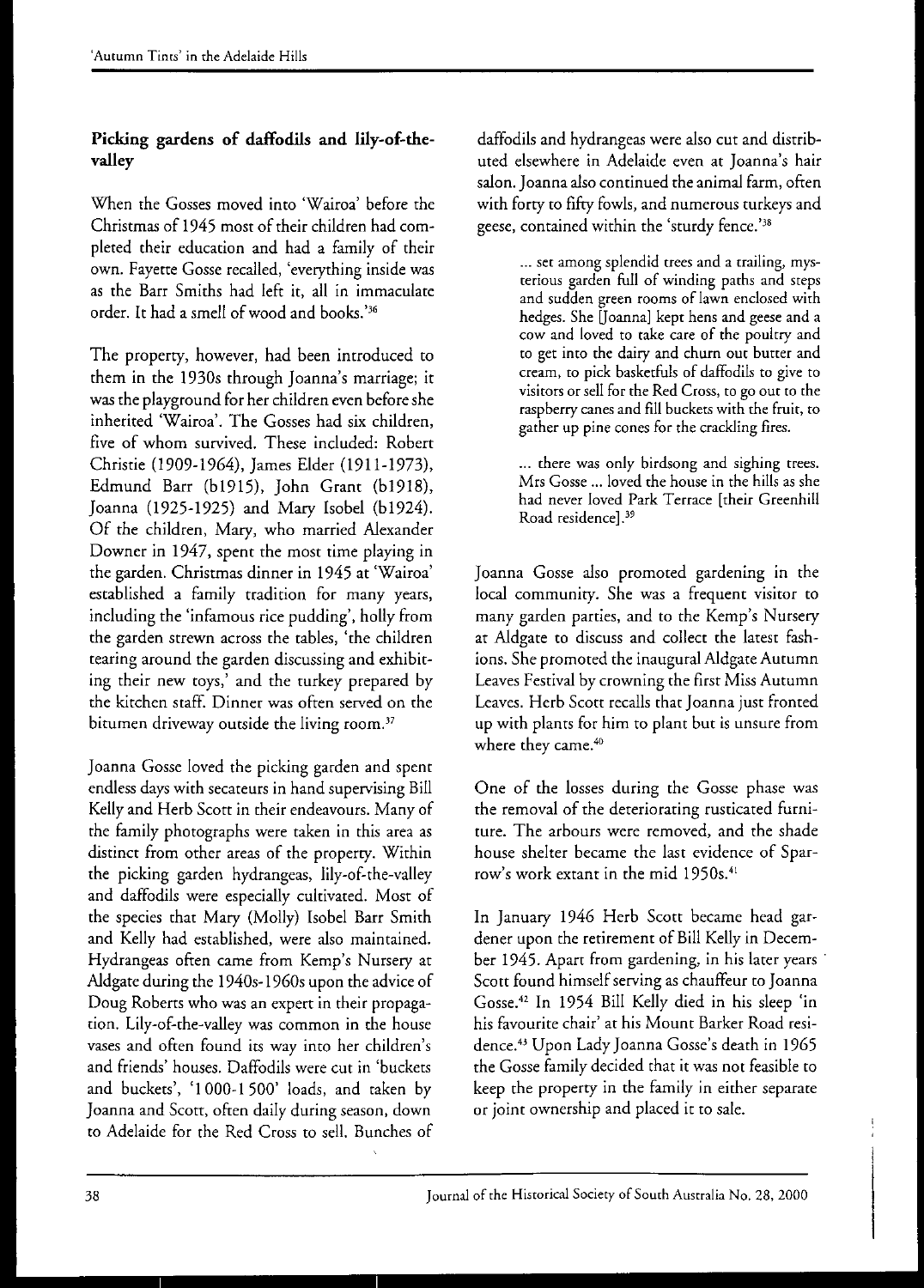

*Plan of the historic garden at 'Wairoa' 2000 (Jones collection) garden'*, and this vision

#### **Seeking an equilibrium and a future for the gardens**

In October 1965 the properry was acquired by the O'Neil family through Screenings Pty. Ltd., which had later associations with the Marbury School.<sup>44</sup> The rose 'maze' or circle was perhaps the only garden loss during this period.<sup>45</sup>

is still being pursued by the School today.<sup>48</sup>

The gardens of 'Wairoa' represent a significant Victorian landscape in the Adelaide Hills. Uniquely, they have not been significantly changed since their original design, and the care of successive owners and gardeners has ensured that the properry retains its integrity today.

Herb Scott recalls that little was changed in the gardens during this period. Rather, he was instructed to continue 'to carry out his **chores'.46** 

In March 1972 the properry passed to Marbury School Incorporated who retain the present ownership.<sup>47</sup> Principal Margaret Langley (1920-1998) saw the property as a challenge to maintain but also an opportunity to create a larger school complex that drew its meaning from the natutal environment. Part of this reflects the influence of her parents, John Samuel and Vera Langley, who were founding directors of the Rationalist Association of Australia, and her exposure to Elef Jorgensen and the Monsalvat community in Eltham near Melbourne. Langley actively sought to enable the 'on-going restoration of the ... 100-year-old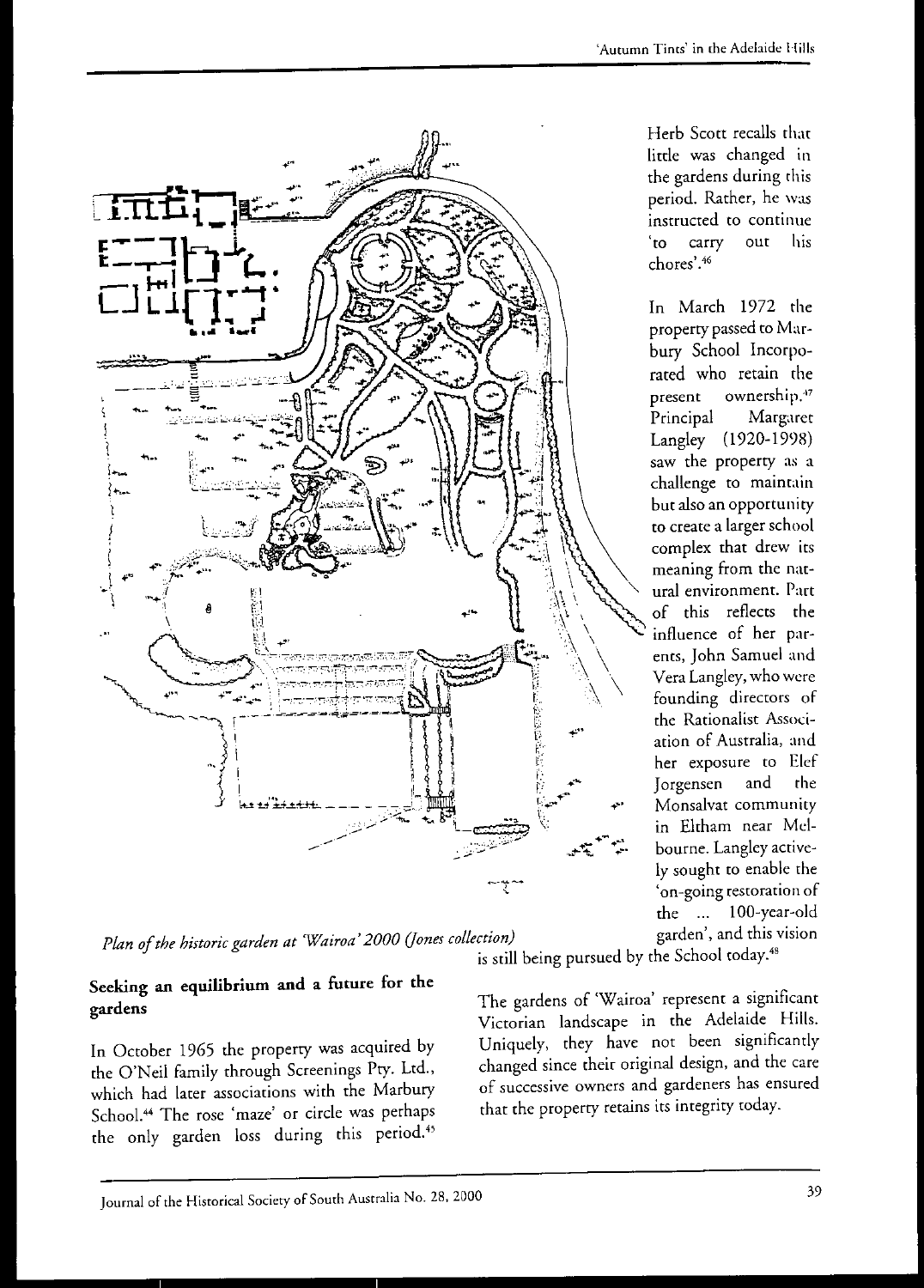### Acknowledgments

This paper is part of a larger research project undertaken for the Marbury School that resulted in a detailed *Conservation Study* (1999) of its gardens and landscape. Many people with direct family association ro the properry graciously assisted in unravelling the design and social history of this properry with their time, recollections and clippings, and family photo albums. Acknowledgements are due to: Richard Aitken, Jill Ahlberg, John and Helen Bagot, Pat Barclay, Doug Carpenter, Viesturs Cielens, Bernice Doley, Kirsry Dodd, Lady Mary Downer, Adrian Flaveil, Shirley Forrester, Fay Gosse, Tom Gosse, Anne Herraman, Scott Heyes, Peter & Marjorie Kemp, The Hon. Christopher Legoe, the Mortlock Library of the State Library of South Australia staff, Or Brian Morley, [sobe! Paton, Alison Radford, Malcolm Riley, Trevor Riley, Karen Saxby, Herb Scott, Robyn Taylor, Brian Virgo, Lu Vitale, Mary Way, Stephen Way, Cedric and Marion Wells, Jin Whittington, David J. E. Whibley, Tony Whitehill, and Phil Wilde.

#### Endnotes

- <sup>1</sup> Anon, 'Autumn Tints', *The Australian Gardener*, 1 June 1903, p. 6c.
- <sup>2</sup> Quotation from James Smith (ed), *Cyclopedia of Victoria*, 3 vols., 1903-05, in Peter Watts, *Historic Gardens of Victoria*, Oxford University Press, Melbourne, 1983, p. 152.
- <sup>3</sup> H. T. Burgess (ed), *The Cyclopedia of South Australia*, vol. 2, The Cyclopedia Company, Adelaide, 1909, pp. 787-788.
- <sup>4</sup> Greenway International & Robyn Taylor, Marbury *School and Grounds, formerly 'Wairoa: Conservation*  & *Management Plan: draft,* Greenway International, Adelaide, 1999; David Jones, *'Wairoa' Garden and*  Landscape Conservation Study, School of Architecture, Landscape Architecture & Urban Design, The University of Adelaide, Adelaide, 1999.
- 5 Lands Title Office, CT 410/133.
- 6 Taylor Weidenhofer & Sarah Laurence, *Stirling District Heritage Survey, District Council of Stirling, Stirling,* 1998, p. 56; Tom Dyster, *Pump in the Roadway.*  and early days in the Adelaide Hills, Investigator Press, Hawthorndene, 1980, p. 97; Robert Martin, *Under Mount*  Lofty: a history of the Stirling district in South Australia, District Council of Stirling, Stirling, 1996, pp. 134-135.

<sup>7</sup> Land Titles Office, CT 410/133.

- 8 Judith Brown, *The Almonds at Walkerville,* Judith Brown, Adelaide, 1970, pp. 63-66; *The Register, The Register Guide to the Parliament of South Australia 1887, The Register,* 1887, pp. 33-34; K. Loechal, 'Ride to tiches', *Australian Gold, Gem* 6- *Treasure,* August 1995, pp. 37-42.
- <sup>9</sup> Robert Martin, 'Buildings of Walter Charles Torode in the Stirling District', *The Flinders Column* 65, 1994, pp. 5-6.
- 10 E. W. M. Andetson, *On Fertile Soil,* Catholic Parish of Stirling, Stirling, 1987, p. 29; Mary Way, 'Mary Way's Family', MLDHS 709-21, pp. 1-2; Mary Way, personal communication (pers. comm.), 1999; Srephen Way, pets. comm., 1999.
- II Anon, 'Gardening in the Hills', *Mount Barker Courier,*  11 April 1902, p. 267G-H; Barclay, pers. comm., 1999; Kemp, pets. comm., 1998, 1999.
- 12 Robert Swinbourne, *Years of Endeavour,* South Australian Association of Nurserymen, Adelaide, 1982, p. 31; Kemp, pers. comm., 1998, 1999.
- <sup>13</sup> Tempe Bagot, 'Forest Lodge: a garden in the Adelaide Hills', *Australian Garden History* vol 6, no 7, 1987, pp. 216-222, 255-259; vol 5, no I, pp. 22-23.
- <sup>14</sup>*Mount Barker Courier,* 16 March 1917, p. 250; *The Observer,* 17 March 1917, p. 15D.
- 15 David Jones & Pauline Payne, *Gardens in South Australia 1840-1940: guidelines for design and conservation,* Heritage SA, Adelaide, 1998, pp. 3, 5, 7.
- 16 Downer, pers. comm., 1999.
- 17 Howard Tanner, *Converting the Wilderness: the art of gardening in colonial Australia,* Australian Gallery Directors Council, Canberra, 1979, plate 88, p. 64;
- 18 Anon, 'Montefiore', *The Australian Gardener,*  1 December 1902, p. 5B.
- <sup>19</sup> Richard Aitken, 'Australian shade houses and ferneries', *Historic Environment* vol 4, no 3, 1985, pp. 5-16.
- 20 Mary Isobel Legoe, *A Family Affiir,* Mary Isobel Legoe, Adelaide, p. 52; Land Titles Office, CT 578/160.
- <sup>21</sup> Joan Kerr (ed), *The Dictionary of Australian Artists: painters, sketchers, photographers* & *engravers to 1870,*  Oxford University Press, Melbourne, 1992, pp. 802-803; Tanner, *Converting the Wilderness,* plate 88, p. 64; George Tibbits, *William Tibbits 1837-1906: Cottage, House and Garden Artist,* University of Melbourne Press, Melbourne, 1984, p. 38.
- 22 Legoe, *A Family Affiir,* pp. 52-53.
- <sup>23</sup> Mary Way, pers. comm., 1999; Doley, pers. comm., 1999; Riley, pers. comm., 1999; Downer, pers. comm., 1999.
- <sup>24</sup> Fayette Gosse, *The Gosses: an Anglo-Australian family*, Brian Clouston, Canberra, 1981, pp. 160, 162.
- 2S Legoe, *A Family Affiir,* p. 54.
- <sup>26</sup> Scott, pers. comm., 1999.
- 27 Scott, pers. comm., 1999.
- *28 Observer,* 7 June 1913, p. 44B; Probate 21062; Mary Way, pets. comm., 1999.
- <sup>29</sup> Riley, pers. comm., 1999; Doley, pers. comm., 1999; Scott, pers. comm., 1999.